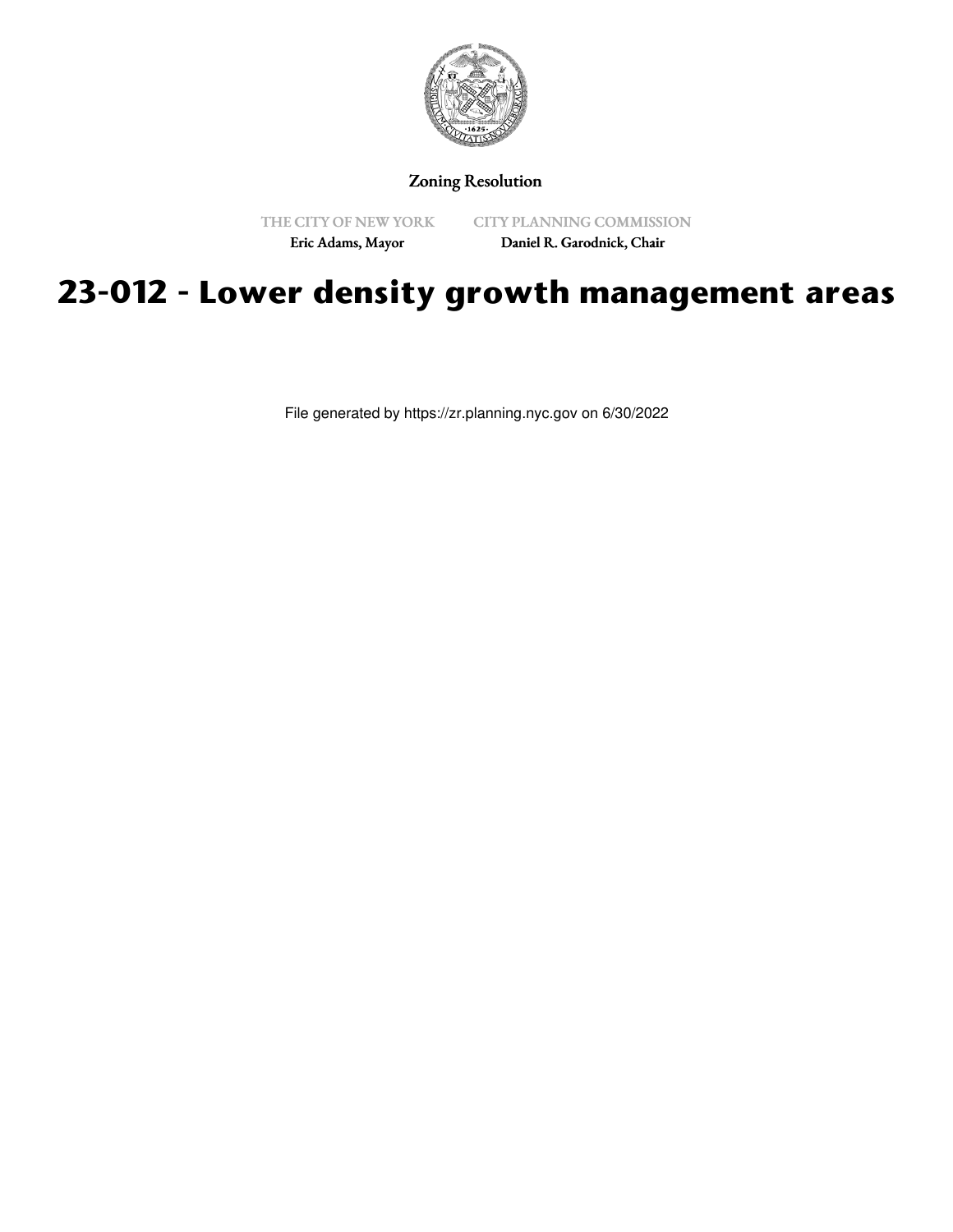## **23-012 - Lower density growth management areas**

## LAST AMENDED 3/22/2016

For areas designated as #lower density growth management areas# pursuant to Section 12-10 (DEFINITIONS), the underlying district regulations shall apply. Such regulations are superseded or supplemented as set forth in the following Sections:

- Section 11-45 (Authorizations or Permits in Lower Density Growth Management Areas)
- Section 12-10 (DEFINITIONS Floor area; Lower density growth management area; Private road)
- Section 22-14 (Use Group 4 Ambulatory diagnostic or treatment health care facilities)
- Section 23-12 (Permitted Obstructions in Open Space)
- Section 23-14 (Open Space and Floor Area Regulations in R1 Through R5 Districts)
- Section 23-32 (Minimum Lot Area or Lot Width for Residences)
- Section 23-33 (Special Provisions for Development of Existing Small Lots)
- Section 23-35 (Special Provisions for Zoning Lots Containing Certain Community Facility Uses in Lower Density Growth Management Areas)
- Section 23-44 (Permitted Obstructions in Required Yards or Rear Yard Equivalents)
- Section 23-462 (Side yards for all other buildings containing residences)
- Section 23-532 (Required rear yard equivalents)
- Section 23-63 (Height and Setback Requirements in R1 Through R5 Districts)
- Section 23-711 (Standard minimum distance between buildings)
- Section 23-881 (Minimum distance between lot lines and building walls in lower density growth management areas)
- Section 24-012 (Exceptions to the bulk regulations of this Chapter)
- Section 24-04 (Modification of Bulk Regulations in Certain Districts)
- Section 25-028 (Applicability of regulations to certain community facility uses in lower density growth management areas)
- Section 25-22 (Requirements Where Individual Parking Facilities Are Provided)
- Section 25-23 (Requirements Where Group Parking Facilities Are Provided)
- Section 25-31 (General Provisions)
- Section 25-331 (Exceptions to application of waiver provisions)
- Section 25-62 (Size and Location of Spaces)
- Section 25-621 (Location of parking spaces in certain districts)